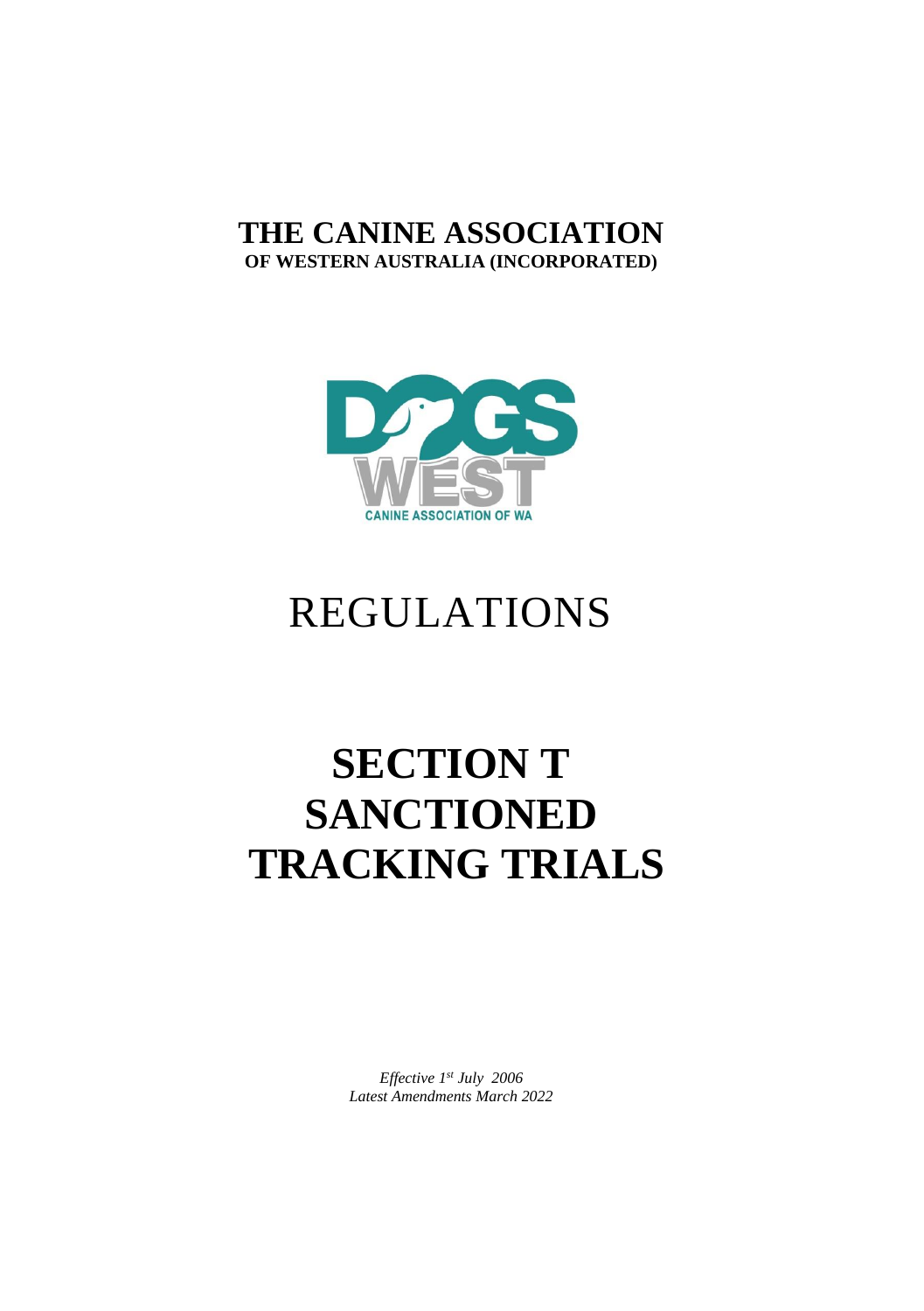#### **INDEX**

#### **SECTION T - SANCTIONED TRACKING TRIALS**

**Any breach of the regulations in this section is an offence (08/20)**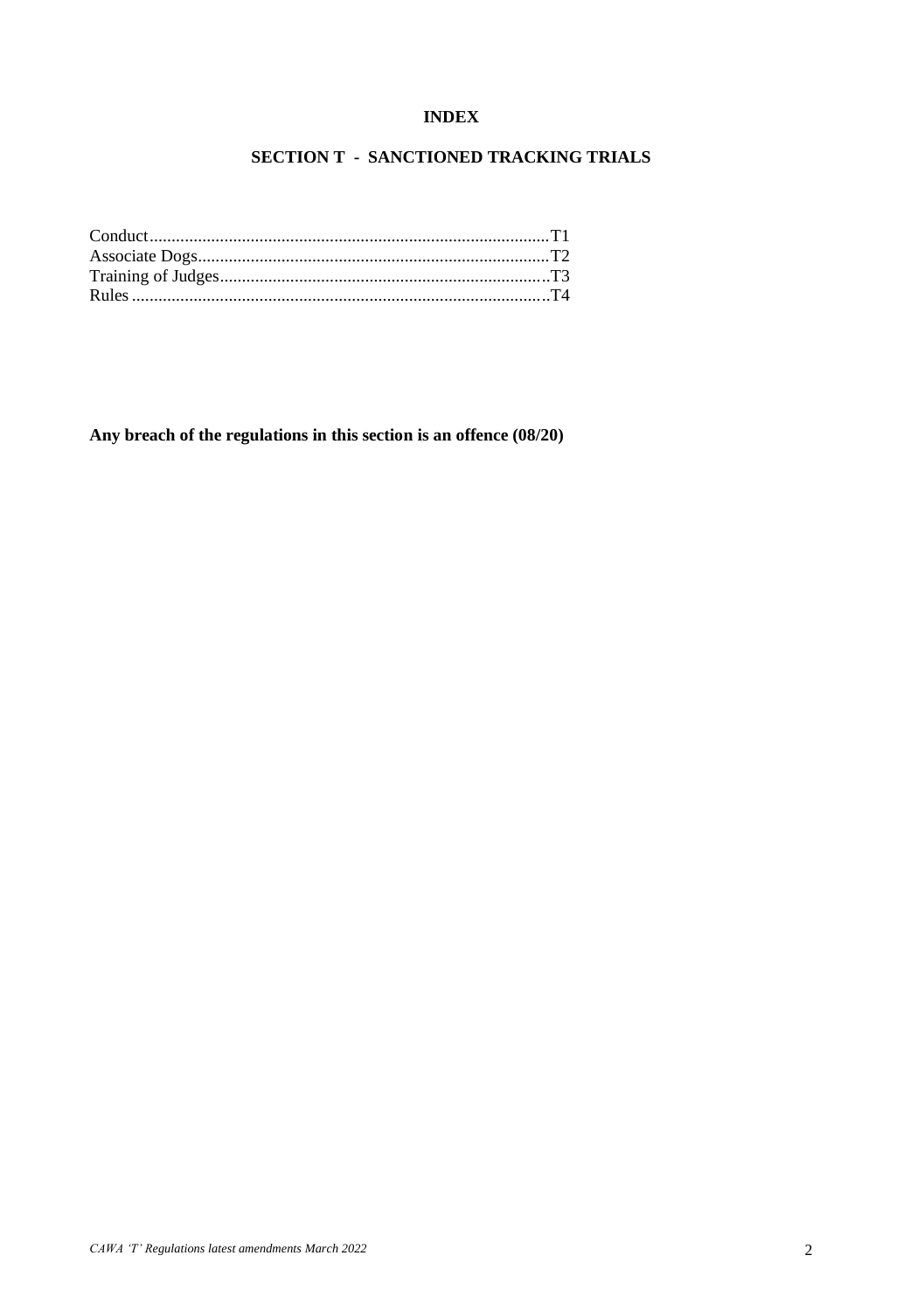#### **SECTION T - SANCTIONED TRACKING & TRACK & SEARCH TRIALS**

#### **T1 CONDUCT:**

Tracking and Track and Search Trials sanctioned by the Canine Association of Western Australia (Inc) are conducted under the Rules as from time to time approved by the Australian National Kennel Council.

#### **T2 ASSOCIATE DOGS:**

In order to be entered in sanctioned Tracking Trials an Associate Dog, as defined in Regulations Section "A" must be registered with the Canine Association of Western Australia on the Associate Dog Register and the owners must be Ordinary or Associate members of the Canine Association of Western Australia (Inc).

#### **T3 TRAINING OF JUDGES:**

### **3.1 Board of Examiners**

- 3.1.1 The Board of Examiners shall be appointed, as the need arises, by the Governing Council on the recommendation of the Chairperson of the Judges' Training Working Party.
- 3.1.2 The Board of Examiners shall consist of no less than three (only uneven numbers shall be appointed) Tracking Judges qualified to judge all classes in Tracking  $&$  Track  $&$ Search trials.

#### **3.2 Eligibility for Applicants**

To be accepted as a trainee a person must:-

- Satisfy the minimum eligibility criteria for trainee tracking judges as outlined in ANKC Part 3E(a) Regulations For The Conduct of Tracking Trial Judges Training Scheme.
- In addition, aspiring trainees must have stewarded, trained a dog and have been competing in Tracking Trials within the previous two years.

#### **3.3 Requirements to Attain Trainee Judge Status**

An aspiring trainee judge must:

- 3.3.1 Be approved by Governing Council on the recommendation of the Chairperson of Judges' Training Committee in conjunction with the Tracking Judges' Training Coordinator.
- 3.3.2 Pass an Entrance Examination on the Rules for Tracking Trials with a 75% pass mark.

#### **3.4 Training**

3.4.1 Training Programme.

Upon the candidate successfully passing the Entrance Examination, the Board of Examiners will advise the following;

3.4.1.1 Theory:

The number of lectures on the understanding of the rules and other additional material as required by the Board of Examiners.

3.4.1.2 Practical: The number of judging practical sessions to be included in the lecture

programme.

- 3.4.1.3 The number and nature of stewarding appointments required for the course.
- 3.4.2 Trainees must attend a minimum of 75% of all lectures and practical sessions.
- 3.4.3 A lecture on the Rules and Regulations of the Canine Association of WA (Inc) must be included in the course and attendance by trainees is mandatory. A test on areas covered in the lecture must be passed for the trainee to continue in the course.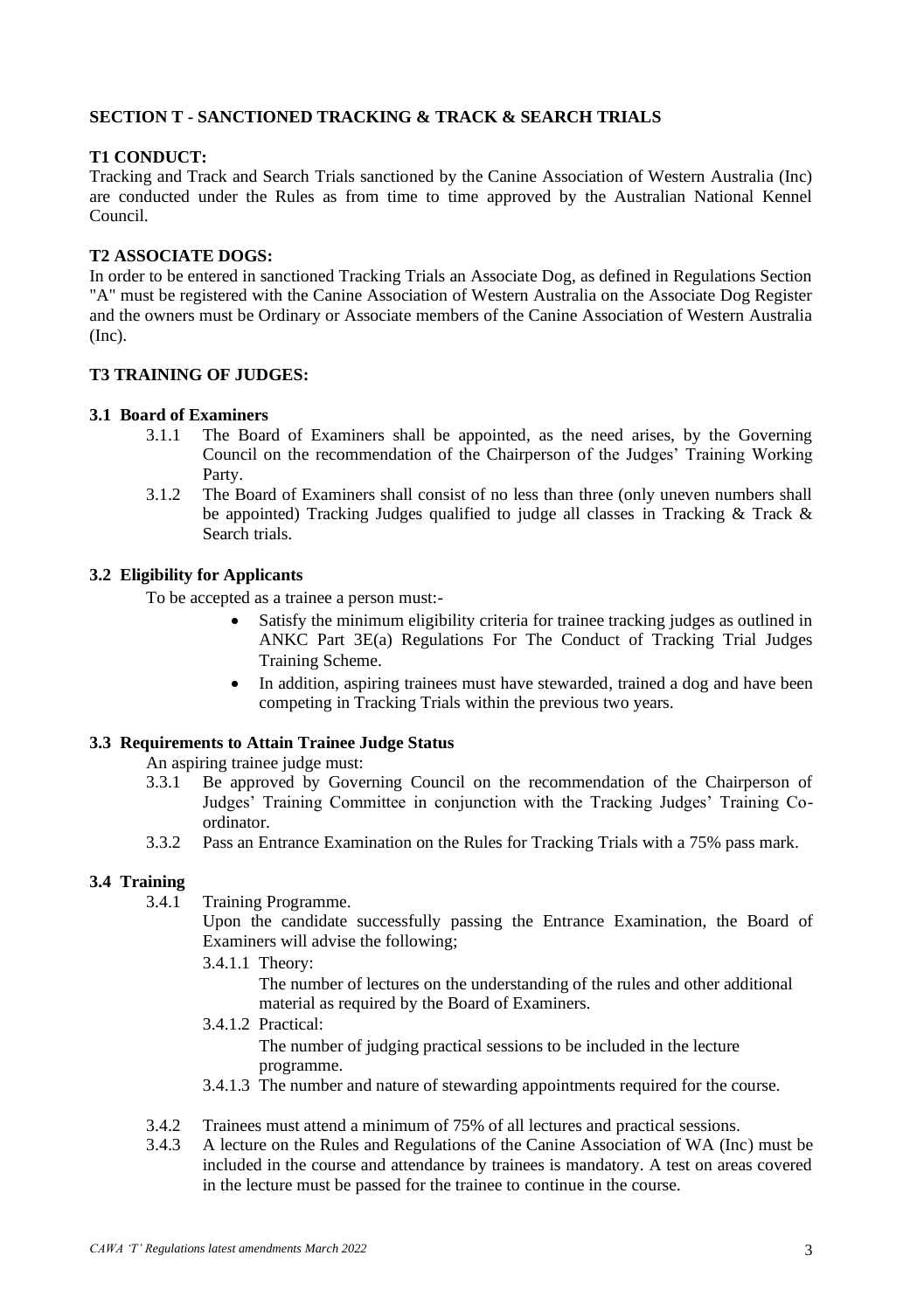#### **3.5 Examinations for Tracking Trials**

3.5.1 The pass mark for the final written theory exam will be 80% and will be decided from the average marks awarded by three members of the Board of Examiners. The Board of Examiners may appoint other suitable people to take the place of members of the Board, but no less than two members of the Board must mark the papers. (03/2022)

#### 3.5.2 Practical Examination for Tracking Trials

A mock Tracking trial will be held with at least one track 3 (TD) and one track 5/6 (TDX) to be worked by a competing dog. Each trainee is required to prepare all aspects of the track, judge, and afterwards, will be required to make an oral report on the reasons for the various points and/or deductions made. A pass will be awarded if the majority of the Board of Examiners is satisfied that the candidate has sufficient knowledge. The candidate's dress and manner will also be considered when the Board makes its assessment.

#### **3.6 Outline of Courses**

- 3.6.1 Candidates will commence the course by:
	- Attending lectures on the following aspects: Rule Book Preamble, all Tracking Tests, CAWA Regulations, Judges Code of Ethics.
	- Completing a working test on the CAWA Regulations.
	- Taking part in practical sessions,
	- Stewarding at a minimum of **4** tracking trials
- 3.6.2 The Theory Exam to consist of :
	- Questions on
		- Judges Code of Ethics
		- Rules for the Conduct of Tracking Trials
		- Any written material given to all candidates.
	- A section of multiple choice questions will be included. Duration two hours.
- 3.6.3 Upon successfully passing the Final Theory & Practical Exams, the successful candidates may be granted a licence to judge Tracking Dog (TD) & Tracking Dog Excellent (TDX) classes in Tracking Trials.
- 3.6.4 Candidates that fail either the Theory examination or the Practical examination must wait for the next course. They will not be required to re-sit the entrance exam but will be required to complete and pass all other assessments.

#### **3.7 Qualifications**

- 3.7.1 To be eligible to judge the Tracking Champion Class, a judge must have:-
	- 3.7.1.1 Successfully judged a minimum of two (2) each of all TD and TDX tracks and have officiated as a steward at a minimum of four (4) Tracking Trials, which must include acting as steward for at least two Championship tracks and/or trained a dog to gain the title of T.Ch.
	- 3.7.1.2 Prior to judging a Tracking Champion track, the judge must complete a "mock" Champion track under the supervision of a member of the Board of Examiners. He/she is required to prepare all aspects of the track, judge, and afterwards, will be required to make an oral report on the reasons for the various points and/or deductions made.
- 3.7.2 No judging appointment may be accepted for any class until the relevant status has been achieved. Judges may not accept appointments outside of Western Australia to judge classes for which they have not been approved by the Canine Association of Western Australia (Inc.).
- 3.7.3 The maintenance of a list of assignments, complete with exact dates and other relevant details, is the responsibility of each judge.